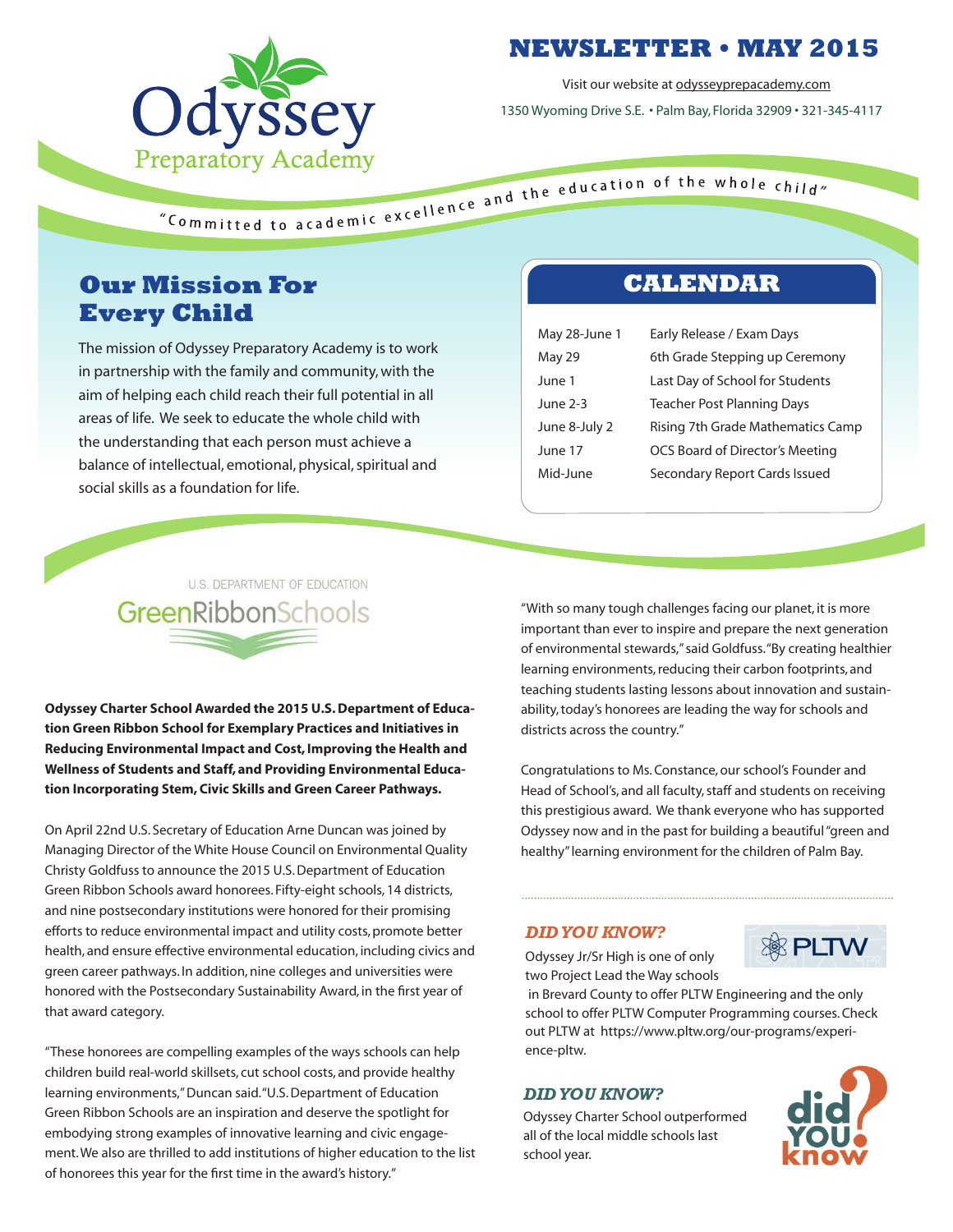# **Teacher of the Year**

Special Congratulations to Odyssey Preparatory Academy's Teacher of the Year! **Melissa Back**



*The Best Teachers By Joanna Fuchs*

*Teachers open up young minds, showing them the wonders of the intellect and the miracle of being able to think for themselves. A teacher exercises the mental muscles of students, stretching and strengthening, so they can make challenging decisions, find their way in the world, and become independent. The best teachers care enough To gently push and prod students to do their best and fulfill their potential. You are one of those. Thank you.*

*We would like to extend our sincere thanks to all of our teachers and staff who work diligently to educate our children.*

### **Summer Registration**

If your family has not completed a registration packet please come in to the front office as soon as possible to fill out your registration forms and to save your spot for the 2015-16 school year.

Please watch for our summer newsletter for the date to attend our FINAL SUMMER REGISTRATION event. During registration, you will complete the paperwork for the upcoming school year and find out your student's class assignment (paperwork/activities to be completed: free/reduced lunch from, bus registration and payment of student fees).

#### **Summer Camp at Odyssey – Under the Sea**



Odyssey will once again offer a summer program for students. This summer's theme will be Under the Sea. Summer camp will run from June 8th to July 31st and will be open to children entering Kindergarten in the 2015- 16 school year through 6th grade. Students will enjoy Science Discovery, Yoga, Soccer Instruction, and Conscious Kids & Martial Arts. Each Wednesday, students will go on a field trip. The cumulating field trip will be to Sea World, Orlando!

Odyssey's Under the Sea Summer camp is open to Odyssey Charter School and Odyssey Preparatory Academy students, as well as the general public. The location for camp will be the Odyssey Elementary Campus at 1755 Eldron Blvd SE. Registration forms are available through the school's front office. Registration forms are due by FRIDAY, 5/29. Space is limited, so sign up today!

For more information about our summer camp, please contact Amy White at 321-733-0442 or email her at whitea@odysseycharterschool.com.

## **Young Engineers and Scientists Summer Camp (YES)**

With the success of our YES After School Program, we have partnered with Dr. Larry Chew to offer YES Summer Camp. YES camp will run from June 15th - July 10th. Students in grades K-2, 3-5, & 5-9 will engage in STEM explorations with our YES trained, certified teachers and will have three distinctly different weekly themes to choose from. YES is from 9:00am-3:00pm, with before/after care, breakfast, lunch & snack included in the weekly fee.

Register ON-LINE ONLY at www.youngengineer.us. For more information about YES summer camp, please contact Amy White at 321-733-0442 or email her at whitea@odysseycharterschool.com

### **Volunteer News**

If you have not already done so, please take a moment to register as a volunteer in KeepNTrack. It is important to get registered because your volunteer hours are tracked in the KeepNTrack system. You can find the link to sign up to be a volunteer on Odyssey's website, located under the "Parent Tab." Look for the Volunteer Opportunities listing or you can register at the Brevard County School website under the Parents and Students tab. The price to register does vary depending on which level you register under.

# **Preschool Applications for 2015-16 School Year**

Montessori Village Green at Odyssey's Wyoming campus offers a Classical Early Childhood Education Program for children 3 years old through Voluntary Pre-Kindergarten (VPK). Our program is staffed by supportive degreed Early Childhood teachers. Our traditional program is supplemented with Montessori learning materials and the Core Knowledge Reading program, which is a rich literature based program.

Our preschool program also offers a tuition based morning and full day program for 3 year olds and non-VPK four year olds and a free VPK program. Please visit the following website http://www. elcbrevard.org/p/232/registration-information to learn if your child qualifies for VPK and steps to receiving your voucher. We accept School Readiness vouchers from the Early Learning Coalition to help parents who have a financial need with tuition. To learn more about School Readiness, please visit the Early Learning Coalition of Brevard's Website: http://www.elcbrevard.org/p/218/school-readinesssubsidized-child-care-program

Students that attend Odyssey for VPK may receive priority preference for enrollment into Odyssey's Kindergarten Program. Applications for the 2015-16 preschool program are available at the school's front office. To learn more about our preschool program and to set up a tour, please contact Amy White at 321-733-0442 Ext 126, or email her at whitea@odysseycharterschool.com.